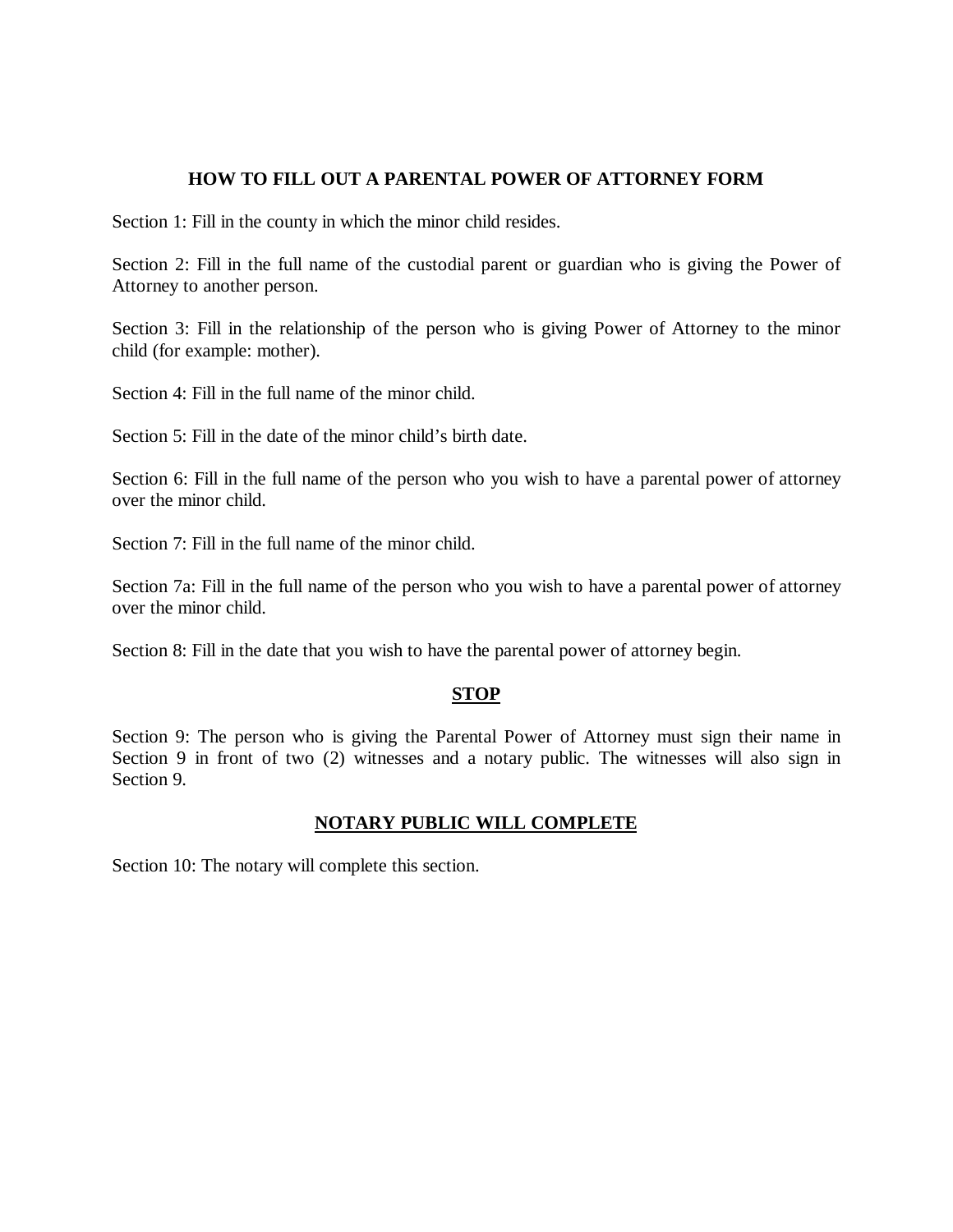# **POWER OF ATTORNEY DELEGATING PARENT'S POWER OVER MINOR CHILD**

## STATE OF MICHIGAN)

 )ss COUNTY OF (1)\_\_\_\_\_\_)

(2) being sworn, deposes and says:

I am the  $(3)$   $\qquad \qquad$  of  $(4)$  $(5)$ 

I further state that pursuant to Section 405 of the Michigan Revised Probate Code, I hereby delegate to (6) example to the set of the set of the set of the set of the set of the set of the set of the set of the set of the set of the set of the set of the set of the set of the set of the set of the set of the set fact for this purpose, all my powers as parent regarding the care, custody and property of my said minor child, (7)\_\_\_\_\_\_\_\_\_\_\_\_\_\_\_\_\_\_\_\_\_\_\_\_\_\_\_\_\_\_\_\_\_\_\_\_, which are delegable under said Section 405, including the power to consent to admission to a hospital, consent to surgical operations, consent to medical and dental treatment, consent to receive delivery or payment of money and property due said minor child, and consent to obtain appropriate education for said minor child.

(7a) I am delegating these powers to \_\_\_\_\_\_\_\_\_\_\_\_\_\_\_\_\_\_\_\_\_\_\_\_\_\_\_\_\_\_\_\_\_\_\_, so that I can secure a suitable home for my son/daughter, and not for purposes of school or educational setting selection.

In accordance with said Section 405, this delegation does not include the power to consent to adoption.

This delegation is made for a period of six  $(6)$  months commencing  $(8)$ \_\_\_\_\_\_\_\_\_\_\_\_\_\_\_\_\_\_\_\_.

This Power of Attorney shall not be affected by disability of the principal and shall remain in effect to the extent permitted by Sections 495 and 497 of the Michigan Revised Probate Code, notwithstanding later disability or incapacity of the principal at law or later uncertainty as to whether the principal is alive or dead.